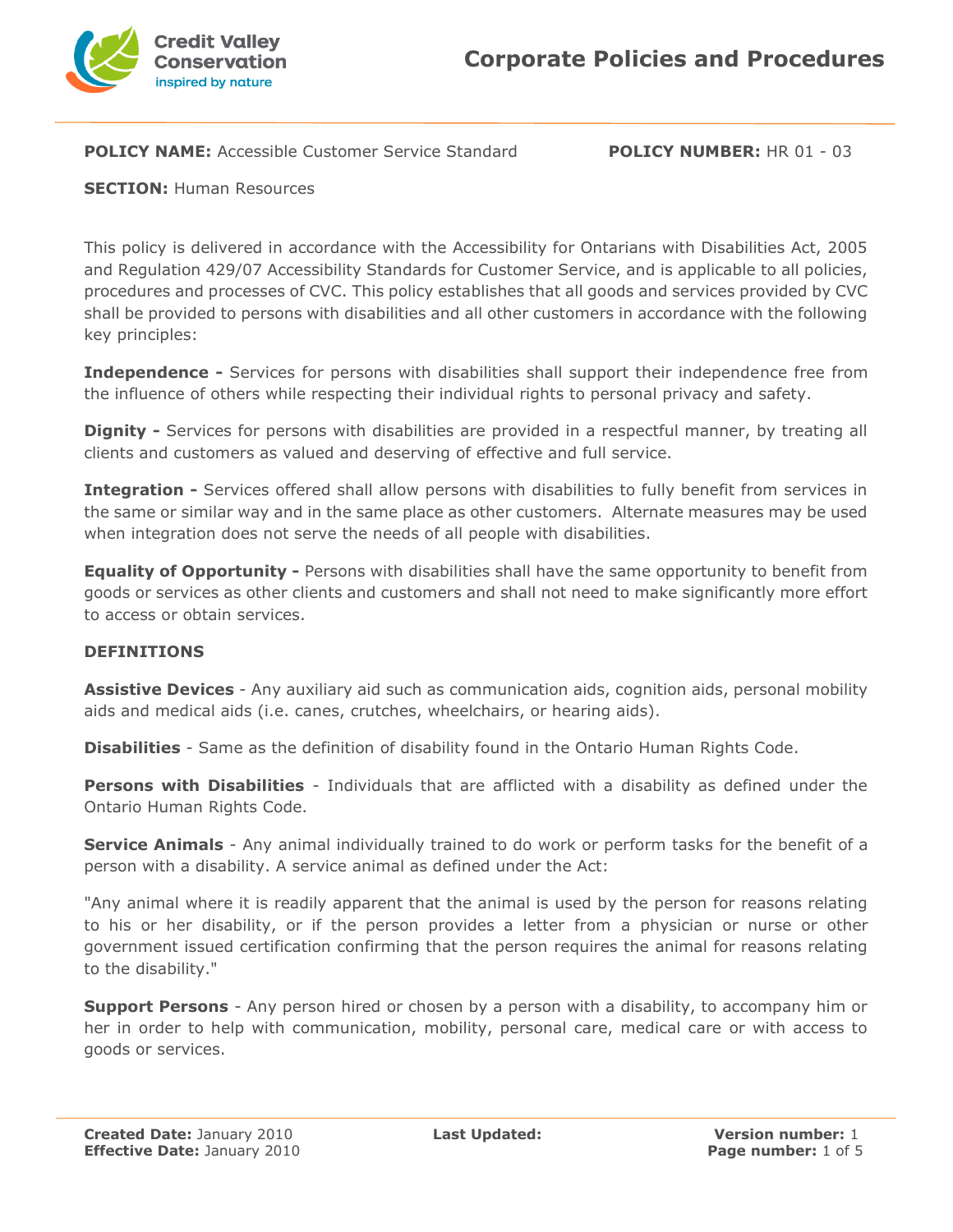

# **INTENT**

CVC is committed to excellence in serving all customers including people with disabilities and we will carry out our functions and responsibilities in the following areas:

#### **1. Assistive Devices**

CVC shall permit persons with disabilities to use their own assistive devices to obtain, use or benefit from the goods and services offered through CVC. In the event that a person with a disability is unable to access CVC's goods or services, the CVC will accommodate the customer by providing any other assistive measure available on an as needed basis.

## **2. Communication**

CVC staff will communicate with people with disabilities in ways that take into account their disability.

CVC will train staff who communicate with customers on how to interact and communicate with people with various types of disabilities.

## **3. Service Animals**

Service animals such as but not limited to Seizure Response dogs, Guide dogs, Hearing dogs and other certified service animals will be permitted on all CVC properties and meeting rooms which are open to the public. Service animals are not permitted where disallowed by law.

Where a service animal is excluded by law from the premises, the reason why the animal is excluded shall be explained to the person with disabilities. CVC will also take all steps possible to ensure that the goods and services are provided to the person with a disability by providing other arrangements, such as:

- Provide them with a support person;
- Change the meeting location or format, where technology permits;
- Change meeting date and/or time;
- Serve the person in another location where the dog is permitted.

When a service animal is unruly or disruptive (jumping on people, biting, or other harmful behaviour) an employee may ask the persons with disability to remove the animal from the area or refuse access to goods or services. In this event, other reasonable arrangements to provide goods or services shall be explored with the assistance of the person with disability.

#### **4. Support Persons**

Support persons will be permitted on all CVC properties and meeting rooms which are open to the public.

Fees will not be charged for support persons for admission to CVC's Conservation Areas.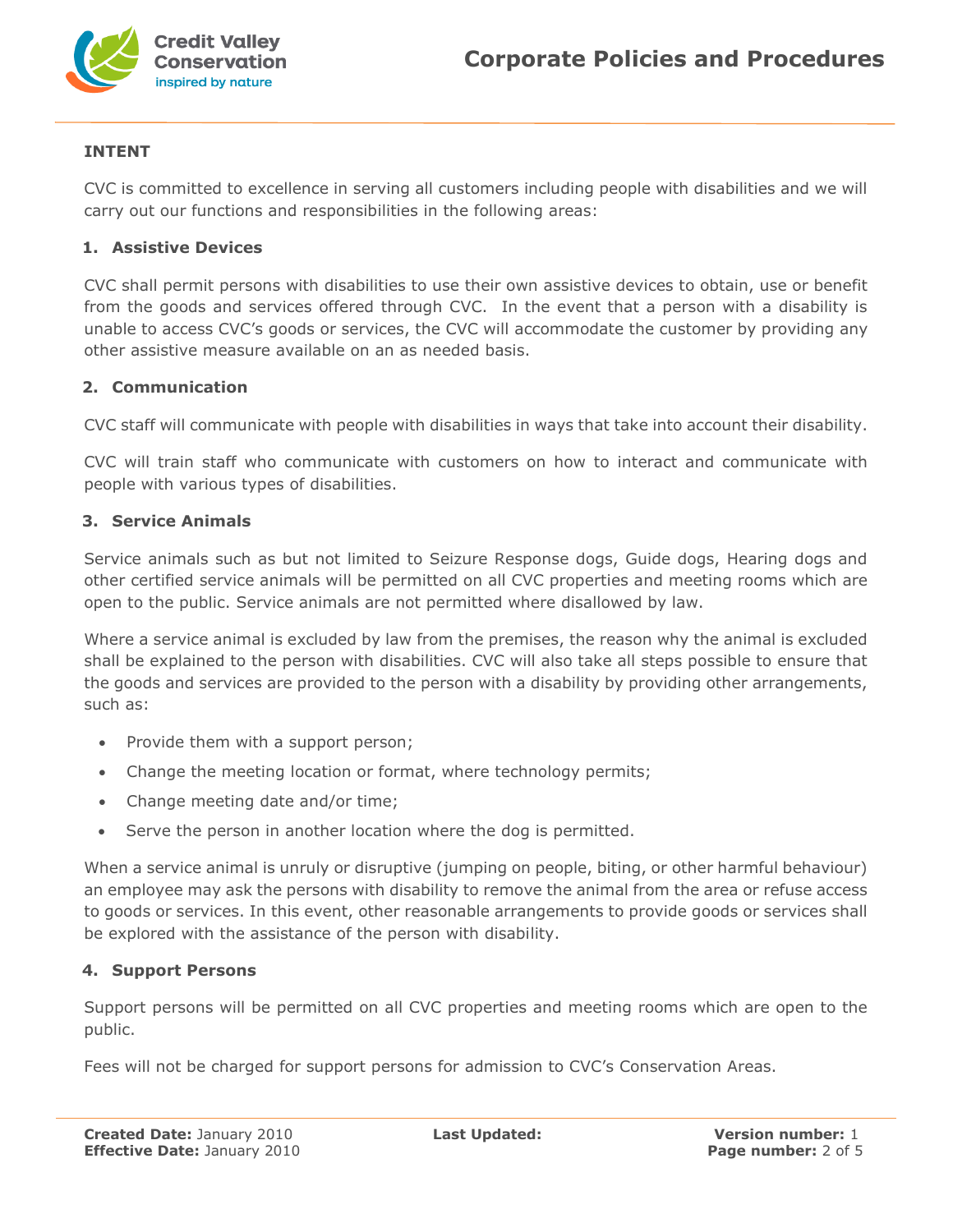

Where confidentiality is a concern, CVC may request the support person to sign a confidentiality agreement.

The customer or client shall determine whether a support person is necessary however, CVC may require a person with a disability to be accompanied by a support person when the health and safety of the person with a disability and of others on the premises are at risk. The following criteria will be used when consulting with the customer:

- When there is a significant risk to the health and safety of the persons with a disability or others (the mere possibility of risk is insufficient);
- When the risk is greater than the risk associated with other customers;
- When the risk cannot be eliminated or reduced by other means;
- When the assessment of the risk is based on consideration of the duration of the risk, the nature and severity of the potential harm, the likelihood that the potential harm will occur, and the imminence of the potential harm; and
- When the assessment of the risk is based on the individual's actual characteristics, not merely on generalizations, misperceptions, ignorance or fears about a disability.

# **5. Disruption Notices**

In the event of a temporary service disruption that may prohibit a person with a disability from accessing CVC goods and services or facilities, CVC will post a disruption notice in one (1) week advance or otherwise make it known of the disruption through the following methods:

- Message on our phone;
- Service counter;
- Website;
- Notice on Old Derry Road entrance door; and
- Facility where disruption has occurred.

In the event of an unplanned service disruption, CVC will post a service disruption notice as soon as possible through the same methods as stated above and persons with disabilities will be accommodated by the use of the following means to deliver the goods and services such as:

- Provide the goods and services at an alternate location, date or time;
- If appropriate or required, deliver the goods and service to the individuals place of residence; or;
- Any other assistive measures available and deemed appropriate to deliver the goods and services.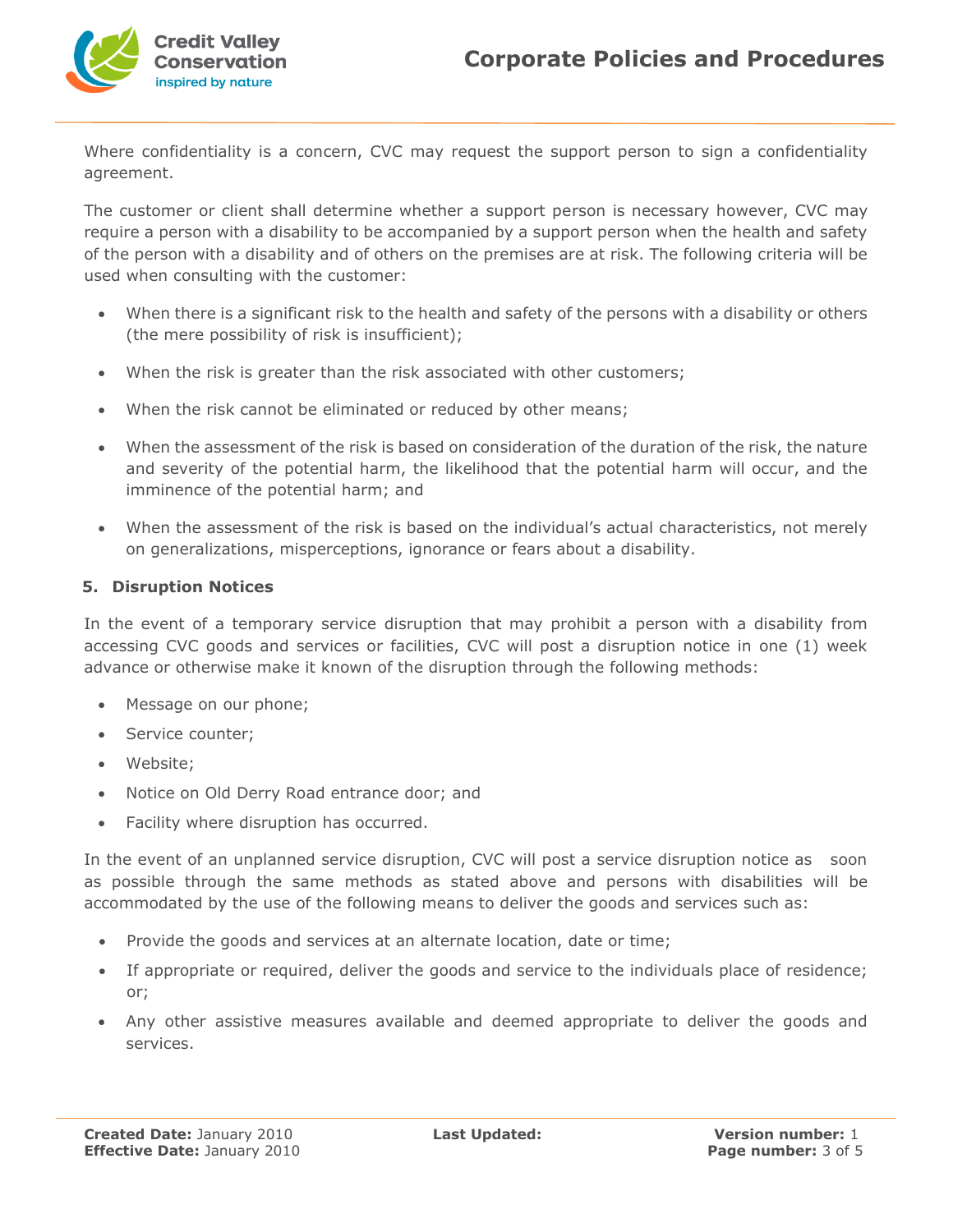

All service disruption notices will include information about the reason for the disruption, its anticipated duration, and a description of alternative facilities or services, if available.

\*Sample template notices are related to this Policy titled '*Planned Service Disruption'* and *'Unplanned Service Disruption'* are available on MyCVC.

## **6. Training**

All CVC staff, agents, board members and volunteers will be trained on the various aspects associated with providing customer service to people with disabilities.

All training shall include:

- An overview of the purposes of the AODA requirements of the customer service standard and an overview of CVC's Accessible Customer Service policy;
- Instructions on how to interact and communicate with persons with various types of disabilities;
- Instructions on how to interact with persons with disabilities who use an assistive device or require the assistance of a guide dog, other service animal or the assistance of a support person;
- Instructions on how to use equipment or devices available at CVC;
- Instructions on what to do if a person with a disability is having difficulty accessing CVC's goods or services.

Training will be mandatory for all new employees and employees will also be trained on an ongoing basis when changes are made to these policies, practices and procedures.

#### **7. Feedback Process**

CVC will welcome feedback from all customers and clients on the provisions of goods and services available to people with disabilities. Feedback may be provided in any manner convenient to the individual including in person, by telephone, electronically by diskette or email, in writing or via text message. CVC has also developed a feedback form that is available to all clients and customers to gain feedback on the provisions or our goods and services and can be found on our website or in all CVC locations. All feedback will be kept in strict confidence and used to improve our customer service.

\*Sample template forms that are related to this Policy are titled as '*Customer Feedback Form'* and '*Customer Feedback Form – For People with Disabilities'* and are available on MyCVC.

#### **8. Notice of Availability of Documents**

CVC's Accessible Customer Service policy and all other documentation deemed to be important in the delivery of goods and services will be made available to customers and clients upon request in a format that takes into consideration their disability.

A copy of this policy will be made available on the CVC website.